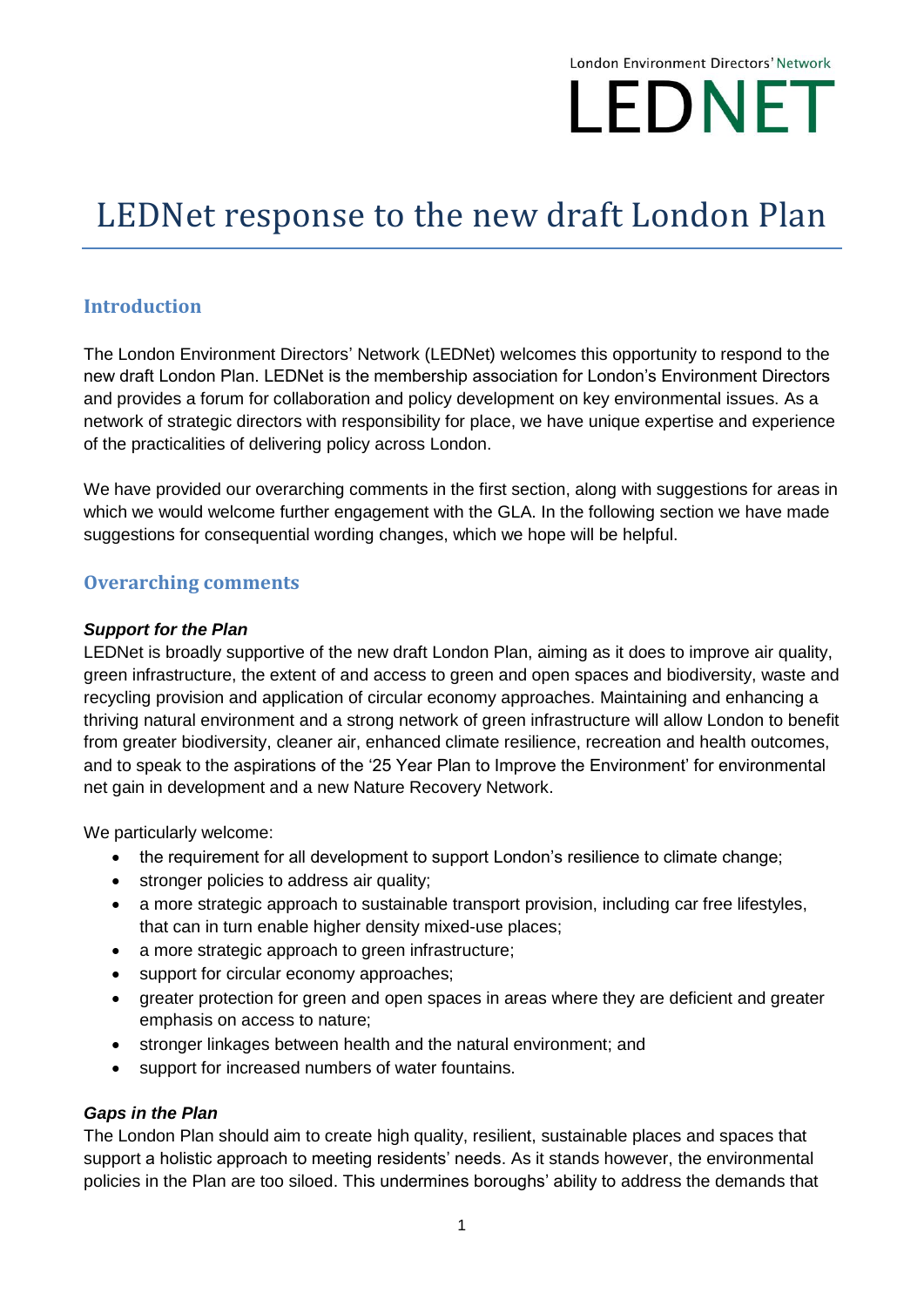new housing and other developments place on our environmental infrastructure, and undermines the ambition of the draft London Environment Strategy, which we strongly support.

There are a number of strategic opportunities for the Plan to achieve a more holistic approach, such as that demonstrated by the Healthy Streets policy. It should:

- mainstream key tools to achieve more sustainable places, namely green infrastructure, high quality, connected green space, sustainable transport and circular economy approaches;
- further interlink policies on public realm and health, taking into account the fact that streets and roads comprise 80% of London's public realm;
- further integrate environmental services, such as air quality, into the Good Growth policies; and
- consider existing and new green and open spaces as part of a connected network of habitats and green infrastructure, and require developments to consider their direct, indirect and cumulative impacts on the quality, functions and connectedness of this network.

There are also areas in which we think policy is missing from the new draft Plan. In particular, the Plan's policies on air quality must ensure that cumulative effects are addressed and that the very significant impacts of the TfL and Highways Agency controlled roads should be addressed, and consideration given to working with the wider South East on transport-related emissions. In addition, there is also a need for a coordinated London-wide strategy to identify current and future needs for storage, consolidation and distribution centres, alongside predicted supply and demand for reuse of materials.

#### *Delivering the Plan*

We note that the number and nature of policies in this Plan are more prescriptive than previous London Plans, making greater demands on boroughs' capacity. Intense funding pressures<sup>1</sup> have already led to reduced staff capacity and impacted on boroughs' ability to maintain services, including the enforcement of planning conditions. Even proposals for more water fountains, whilst welcome, will require new resources for maintenance. The GLA should carry out impact assessments to check that boroughs have the resources to support the new London Plan policies.

In some cases, data is not readily available to boroughs, or up to date. For example, more than half of the boroughs are reliant on data more than 10 years old to identify and manage their Sites of Importance for Nature Conservation (SINCs), which may be undermining their ability to manage these sites through the planning system.<sup>2</sup> The Mayor could support better outcomes across the city by funding a Service Level Agreements with Greenspace Information for Greater London for all London boroughs.

#### *Next steps*

LEDNet members would welcome the opportunity for further discussion with the GLA of how this Plan will practically support the delivery of environmental outcomes across and between boroughs. We would be keen to discuss delivery of the high level targets – for example, the target for 80% mode share for walking, cycling and public transport, and indeed the LES target for 65% municipal

**<sup>.</sup>**  $1$  London Councils estimate that, in total, London Boroughs face a funding shortfall of at least £1.6 billion by 2020, and that core funding from central government will have fallen by 63 per cent in real terms over the decade to 2019-20.

 $2$  2015, London Wildlife Trust, 'Spaces Wild: championing the values of London's wildlife sites'.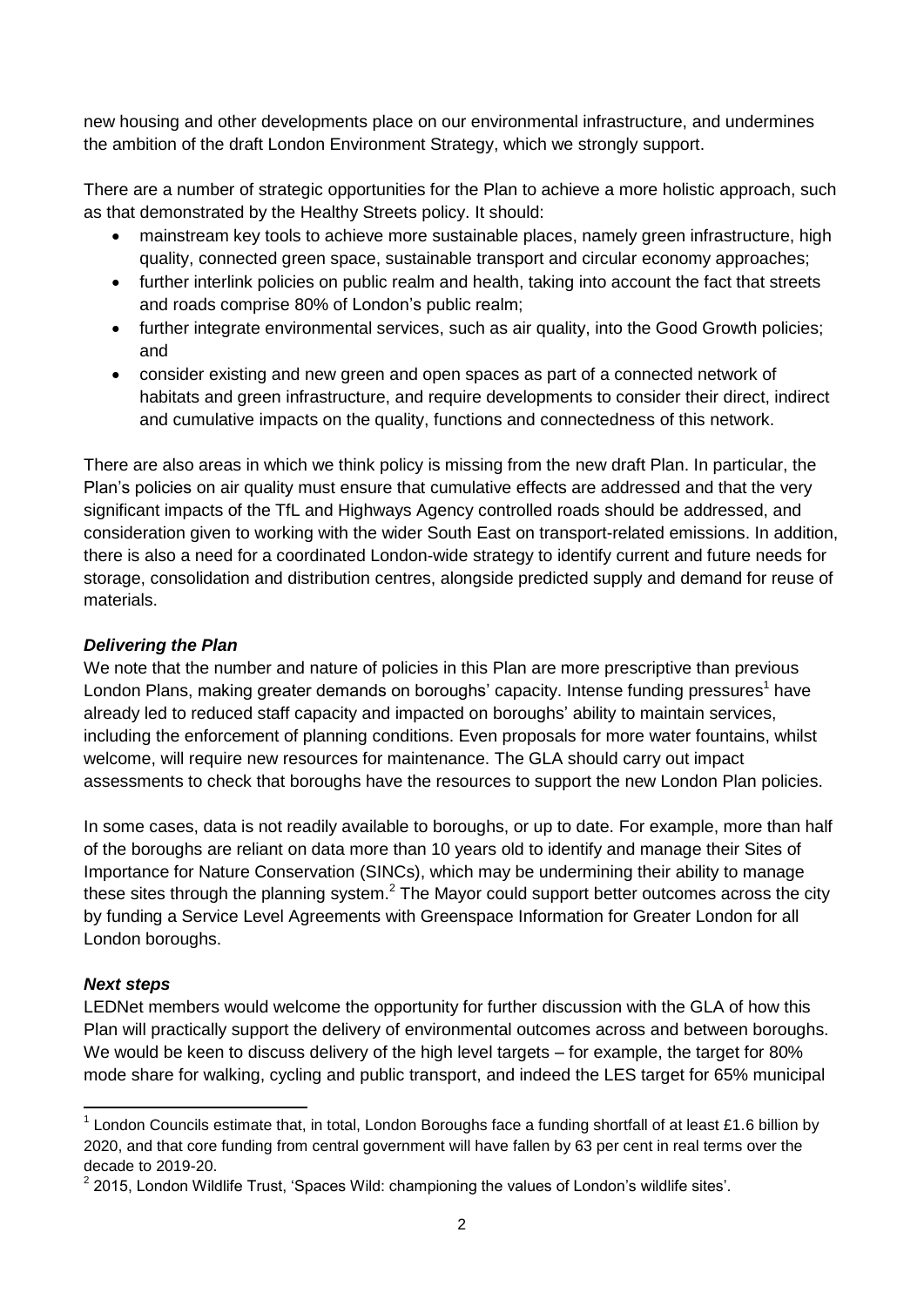waste recycling, in which planning has a role to play. Additionally, we would like to engage with the GLA around the guidance that is still required<sup>3</sup>, the data that informs planning, the Plan's indicators and how to support environmental priorities within planning departments.

# **London Plan policies**

In this section we propose changes to strengthen the policies in the London Plan, in line with our comments above.

# *Chapter 1: Planning London's Future (Good Growth Policies)*

#### **Policy GG2 Making the best use of land**

B Proactively explore the potential to intensify the use of land, including public land, to support additional homes and workspaces, promoting higher density development that integrates green infrastructure, particularly on sites that are well-connected by public transport, walking and cycling, applying a design–led approach.

## **Policy GG3 Creating a healthy city**

D Assess the potential impacts of development proposals on the health and wellbeing of communities, in order to mitigate any potential negative impacts and help reduce health inequalities, for example through the use of Healthan Integrated Impact Assessments process that incorporates key aspects of a Health Impact Assessment into a Sustainability Assessment and Strategic Environmental Assessment.

#### **Policy GG5 Growing a good economy**

D Ensure that sufficient high-quality and affordable housing, as well as environmentally sustainable physical and social infrastructure is provided to support London's growth.

#### **Policy GG6 Increasing efficiency and resilience**

A Seek to improve energy the efficiency of all resources needed to deliver new development (including energy, materials and water) toand support the move towards a low carbon circular economy, contributing towards London becoming a zero carbon city by 2050.

# *Chapter 3: Design*

# **Policy D1 London's form and characteristics**

 $\overline{\phantom{a}}$  $3$  In addition to those areas outlined in the current draft Plan, we believe more guidance is required to ensure that offsetting mechanisms act effectively, not as a panacea to achieve zero carbon or net gain in biodiversity (especially in light of the capacity issues noted above).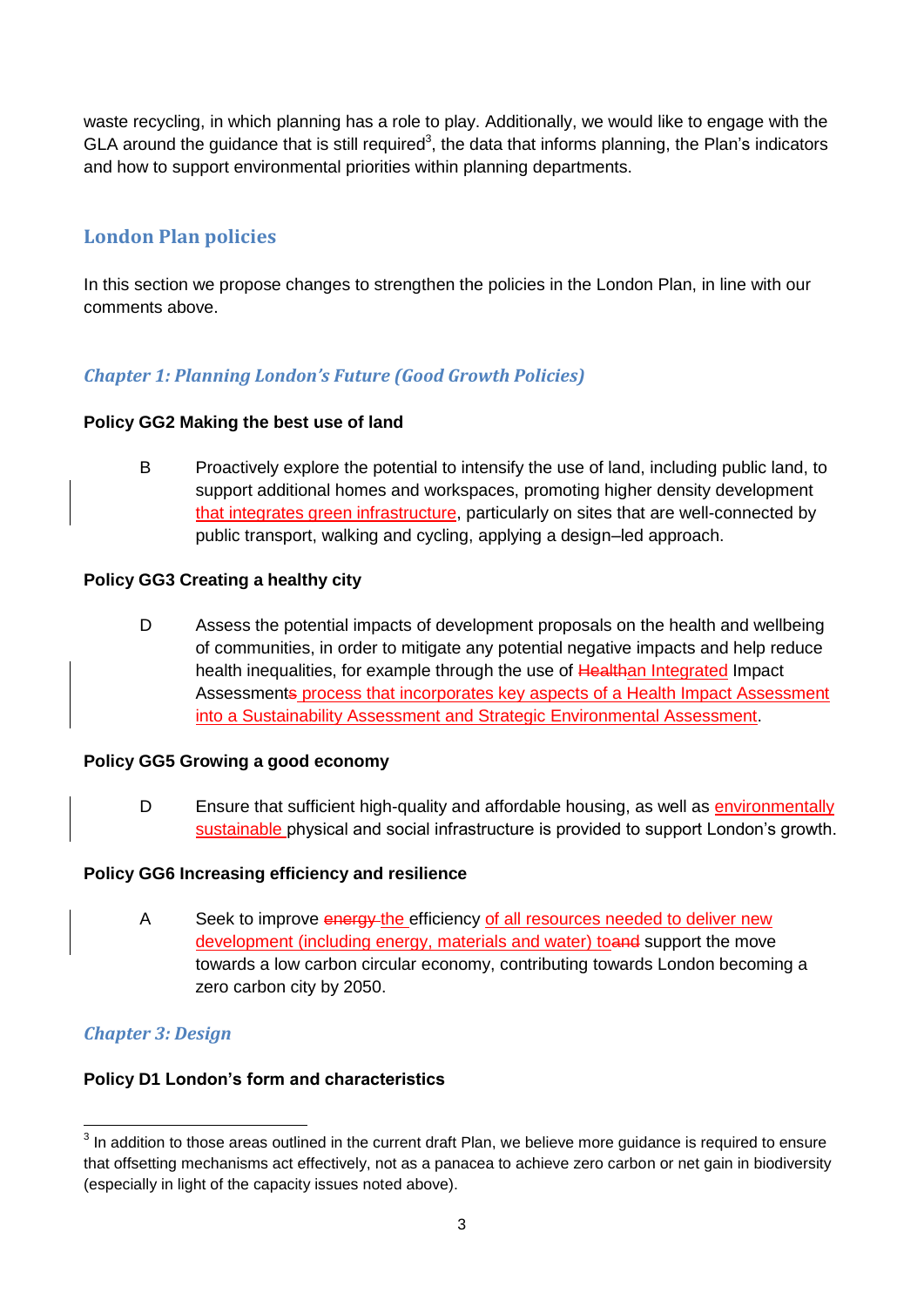- A 10) facilitate efficient servicing and maintenance of buildings and the public realm including for waste collections and recycling, as well as deliveries, that minimise negative impacts on the environment, public realm and vulnerable road users.
- B 3) aim for high sustainability standards, incorporating circular economy design principles wherever possible (see figure 3.1)

B 3) needs to define 'sustainability standards', which should include air, climate and biodiversity objectives, and work alongside B 5) on urban greening.

# **Policy D2 Delivering good design**

Part A needs to reference waste and recycling needs, and ecological context (in line with the National Planning Policy Framework (NPPF) requirement for planning policies to identify and map local ecological networks (paragraph 117)).

A 6) open space networks, green infrastructure, biodiversity, and water bodies

12) current and future waste and recycling infrastructure requirements

# **Policy D4 Housing quality and standards**

G Dwellings and communal collection areas should be designed with adequate and easily accessible storage space that supports the separate collection of dry recyclables (for at least card, paper, mixed plastics, metals, glass) and food.

We welcome the reference to the report 'Waste Management Planning Advice for New Flatted Properties' that LEDNet commissioned with LWARB (3.4.11).

# **Policy D6 Optimising housing density**

This policy states that minor developments will only have incremental impacts on local infrastructure, that they should be addressed by borough infrastructure delivery plans and that 'it will not normally be necessary for minor developments to undertake infrastructure assessments or for boroughs to refuse permission to these schemes on the grounds of infrastructure capacity' (3.6.2). However, the small housing targets account for 38% of London's overall housing target, and developments of 10-25 units also have an impact on local infrastructure. The cumulative impact of many small developments will have a substantial impact on infrastructure within a borough. This includes not only social infrastructure such as schools, but the green and sustainable transport infrastructure that is required for increasing numbers of Londoners to live in the same high quality, healthy, green places. In areas where it can be shown that the cumulative impact on small developments is having a harmful impact on local infrastructure capacity, boroughs should have the ability to refuse planning applications.

# **Policy D7 Public realm**

H Incorporate green infrastructure into the public realm to support rainwater management through sustainable drainage, ensure no increase in air pollution levels,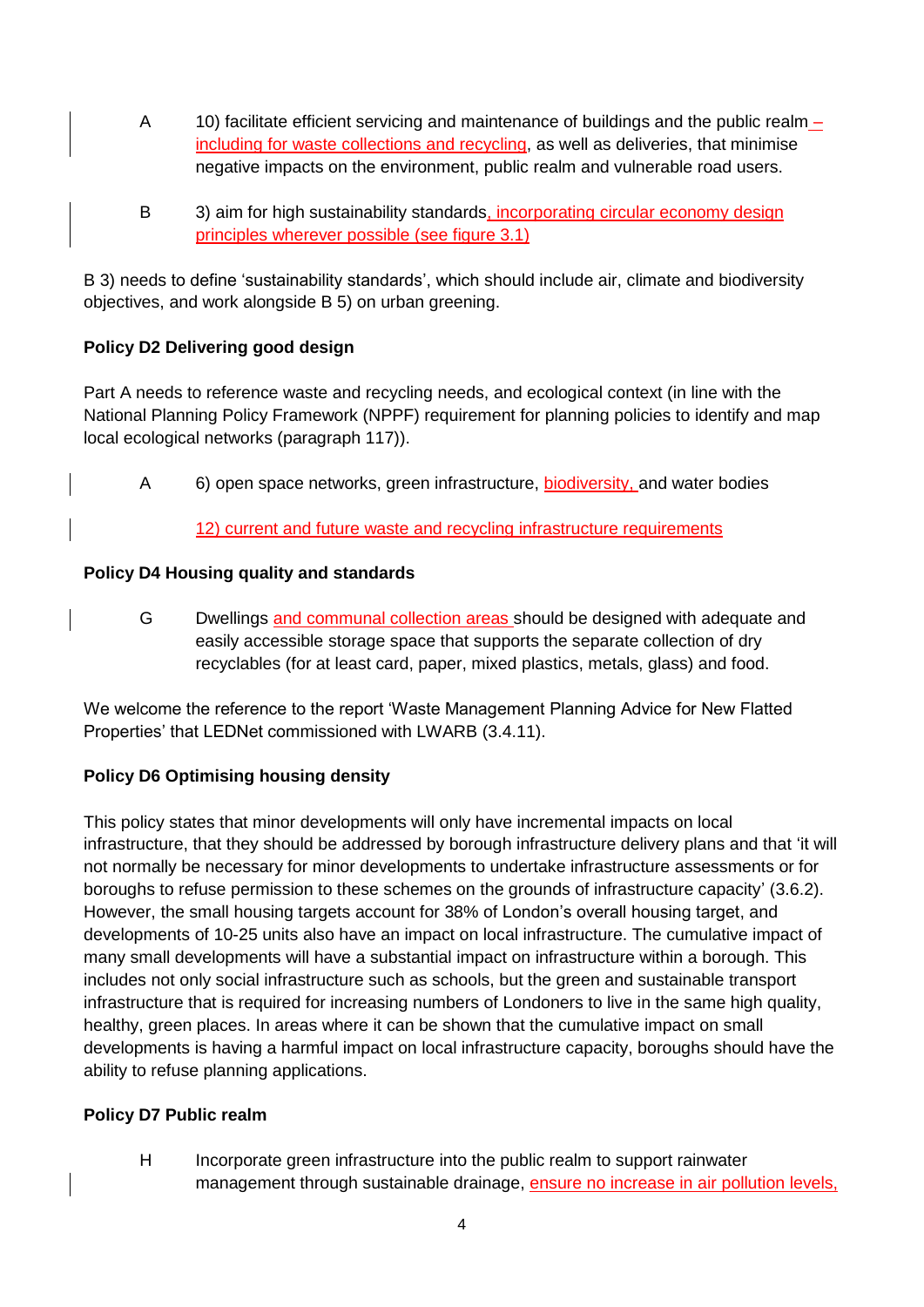reduce air pollution and exposure to air pollution, manage heat and increase biodiversity.

## N Ensure the provision of appropriate waste and recycling infrastructure.

#### *Chapter 4: Housing*

#### **Policy H2 Small Sites**

Paragraph 4.2.9 suggests options for mitigating the loss of biodiversity or green space, in line with the principle of no net loss of overall green cover. Whilst we support this principle, we note that the quality and features of the biodiversity and/ or green space being lost should be included in the assessment of appropriate mitigation (following the mitigation hierarchy), and that damage should also be considered as well as outright loss.

## *Chapter 5: Social infrastructure*

#### **Policy S3 Education and childcare facilities**

- A 4) set ambitious targets for the proportion of children and young people travelling by walking, cycling or public transport for all or part of the journey to new primary and secondary schools.
- B Development proposals for education and childcare facilities should:

4) link to existing footpath and cycle networks to create healthy routes to schools, and other education and childcare facilities, and play and recreation settings, to encourage walking and cycling

#### *Chapter 6: Economy*

#### **Policy E8 Sector growth opportunities and clusters**

The Plan rightly recognises the important role of London's low carbon and environmental goods and services sector (6.8.3). However, nothing is included in policy E8 to support this sector. We propose the following changes:

B London's global leadership in tech and low carbon circular economy innovation across all sectors should be maximised.

#### *Chapter 8: Green Infrastructure and Natural Environment*

#### **Policy G1 Green infrastructure**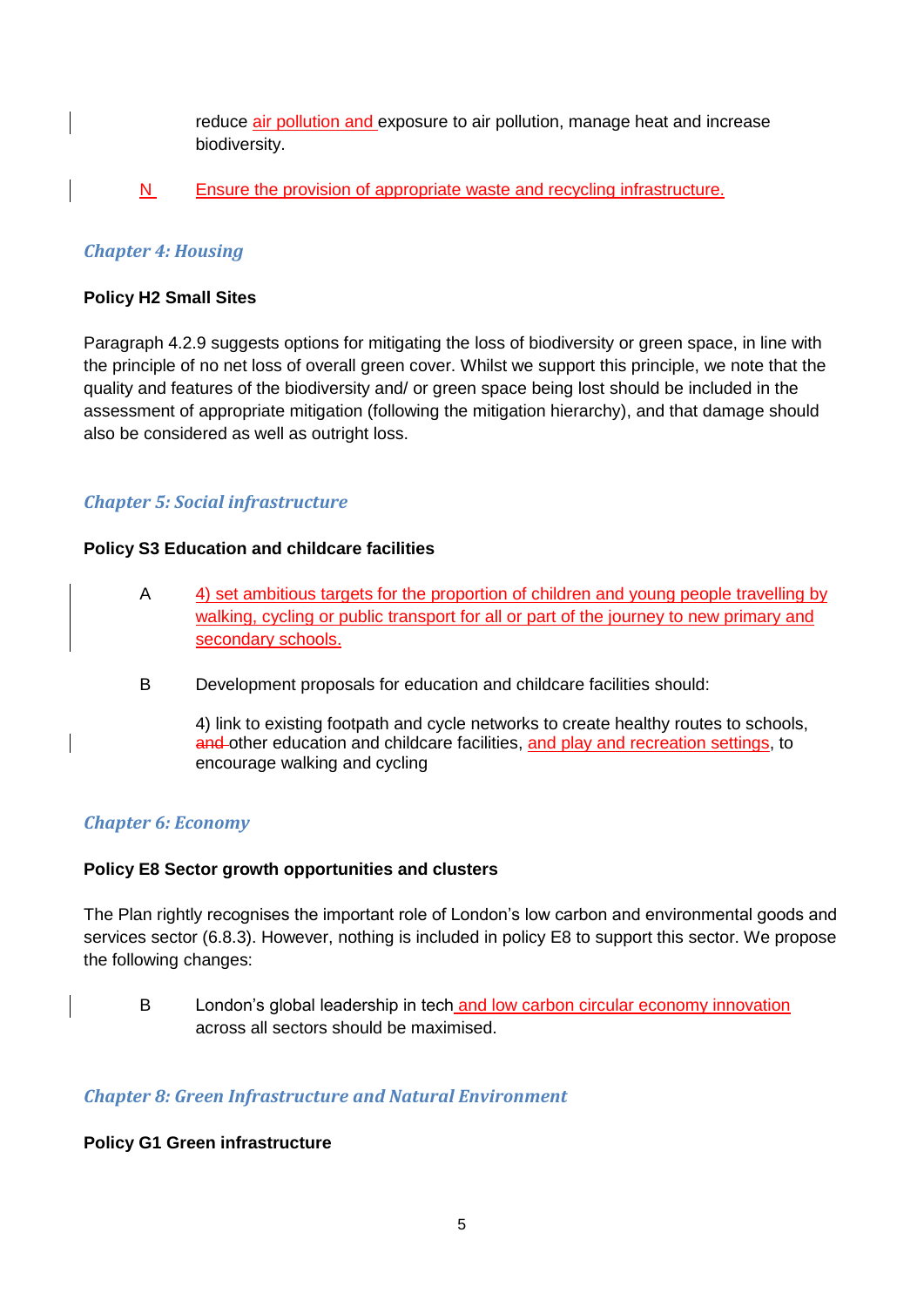- B Boroughs should prepare green infrastructure strategies that integrate objectives relating to open space provision, biodiversity conservation, *climate change resilience*, flood management, health and wellbeing, sport and recreation, and take into account relevant area frameworks of the All London Green Grid.
- C Development Plans and Opportunity Area Planning Frameworks should:

3) take account of relevant area frameworks of the All London Green Grid.

#### **Policy G4 Local green and open space**

E Development Plans and Opportunity Area Frameworks should:

2) ensure that future green and open space needs are planned for in all areas, particularly those with the potential for substantial change

#### **Policy G5 Urban greening**

**.** 4

We support the aim of the urban greenspace factor; in providing a pan-London standard for greening provision it should drive up levels and quality of greening. However, as currently worded it is too simplistic. We propose that the policy is reformulated to address a number of specific issues, but since they are complex and interrelated, we have not sought to suggest the best wording. The issues are:

- the danger that it creates a ceiling rather than a floor for provision by developers the policy must not undermine boroughs' ability to secure more than baseline provision for a site;
- the lack of biodiversity value incorporated into the greening measures and the apparent assumption that no existing habitat would be present;
- the fact that some plants are better at filtering pollution than others for example, woodland is more effective than grassland<sup>4</sup>;
- the efficacy of the options for achieving thresholds where a green roof is not an option;
- the lack of clarity on whether offsets elsewhere in a borough would comply with the statutory tests set out in paragraph 204 of the NPPF; and
- the failure to address invasive non-native species (see below).

We propose the following wording changes around invasive non-native species:

A Major development proposals should contribute to the greening of London by including urban greening as a fundamental element of site and building design, and by incorporating measures such as high-quality landscaping (including trees), green roofs, green walls and nature-based sustainable drainage. Greening should contribute to local and national biodiversity objectives through appropriate choice of species, and should comply with legislation relating to avoidance of invasive nonnative species.

[https://www.ons.gov.uk/economy/environmentalaccounts/articles/theukenvironmentfightingpollutionimprovingo](https://www.ons.gov.uk/economy/environmentalaccounts/articles/theukenvironmentfightingpollutionimprovingourhealthandsavingusmoney/2017-10-02#why-is-some-nature-more-valuable-than-others) [urhealthandsavingusmoney/2017-10-02#why-is-some-nature-more-valuable-than-others](https://www.ons.gov.uk/economy/environmentalaccounts/articles/theukenvironmentfightingpollutionimprovingourhealthandsavingusmoney/2017-10-02#why-is-some-nature-more-valuable-than-others)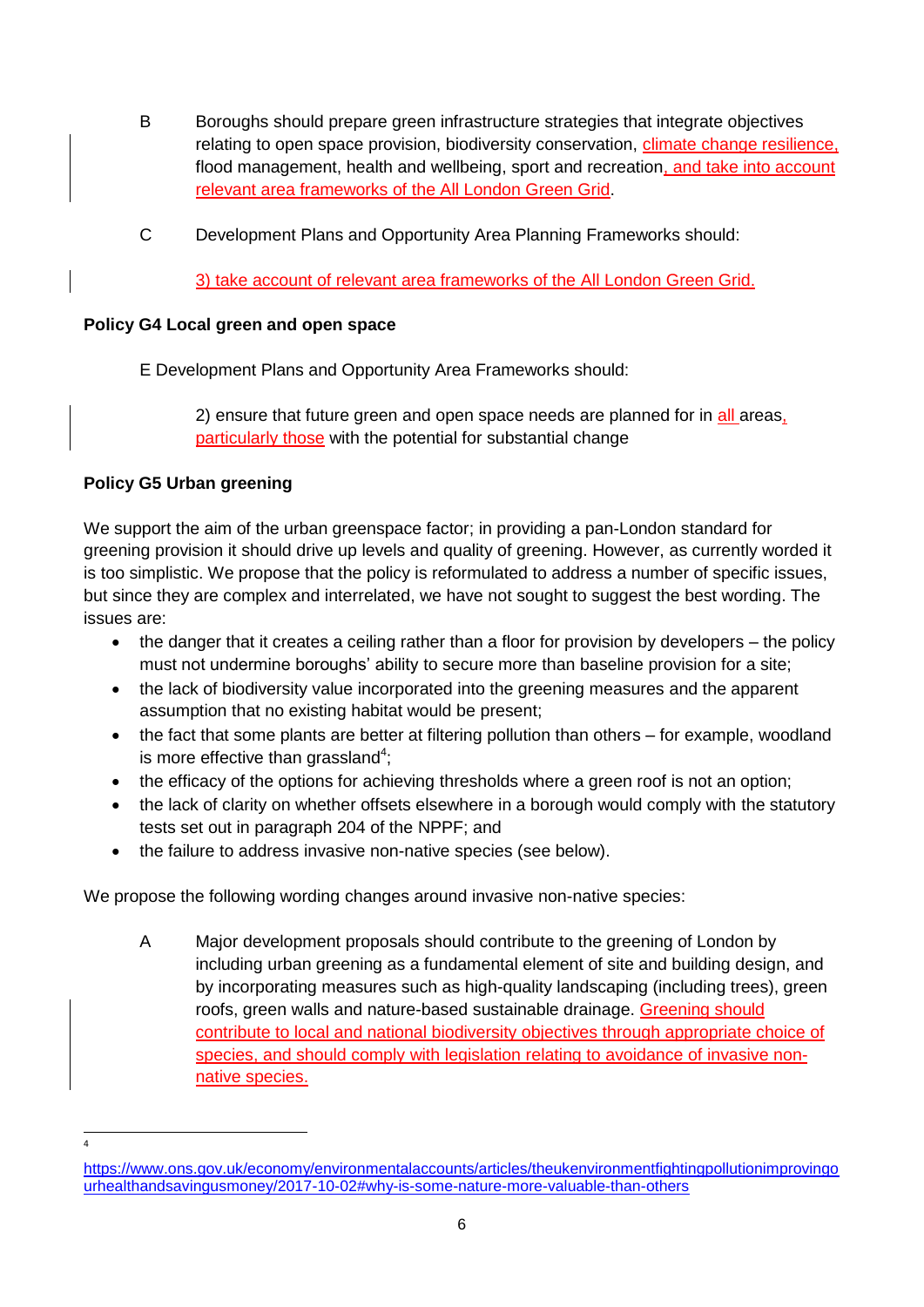### **Policy G6 Biodiversity and access to nature**

Part B 1) references the need to identify 'green corridors'; this should be aligned with policies related to the All London Green Grid and local ecological networks. B 3) references 'habitats of particular relevance in an urban context'; this is unclear, and many areas of London are not urban. We therefore suggest the following amendment:

B 3) seek opportunities to create habitats that are of particular relevance and benefit in an urban the local context

We believe the text of C 2) should be removed, as it potentially supports partial development of SINCs. Many SINCs are small and vulnerable to quite minor changes, and once land has been developed, the opportunity for it to be restored is lost. In addition, we propose a change to the wording of C to address cumulative impacts:

C Where direct, indirect or cumulative harm to a SINC (other than a European (International) designated site) is unavoidable, the following approach should be applied to minimise development impacts:

2) minimise the spatial impact and mitigate it by improving the quality or management of the rest of the site

Finally, we note that an up to date map of SINCs (including Special Protection Areas, Special Areas of Conservation and Sites of Special Scientific Importance) should be included within the new London Plan, and that a map of areas of deficient in access to nature would also be useful.

#### **Policy G7 Trees and woodlands**

To address the danger of invasive non-native species referenced above, we propose the following amendment:

A Trees and woodlands should be protected, and new native trees and woodlands should be planted in appropriate locations in order to increase the extent of London's urban forest – the area of London under the canopy of trees.

#### *Chapter 9: Sustainable Infrastructure*

#### **Policy SI1 Air quality**

We welcome this policy, but we note that it requires clarification on:

- $\bullet$  what is meant by 'high levels' of exposure to air pollution in A 1) d);
- the fact that any exposure over legal levels is unacceptable;
- the air quality positive policy;
- where on-site provision can be considered impractical or inappropriate;
- what off-site mitigation measures would be considered appropriate if on-site is impractical or inappropriate; and
- the application of the air quality offsets policy.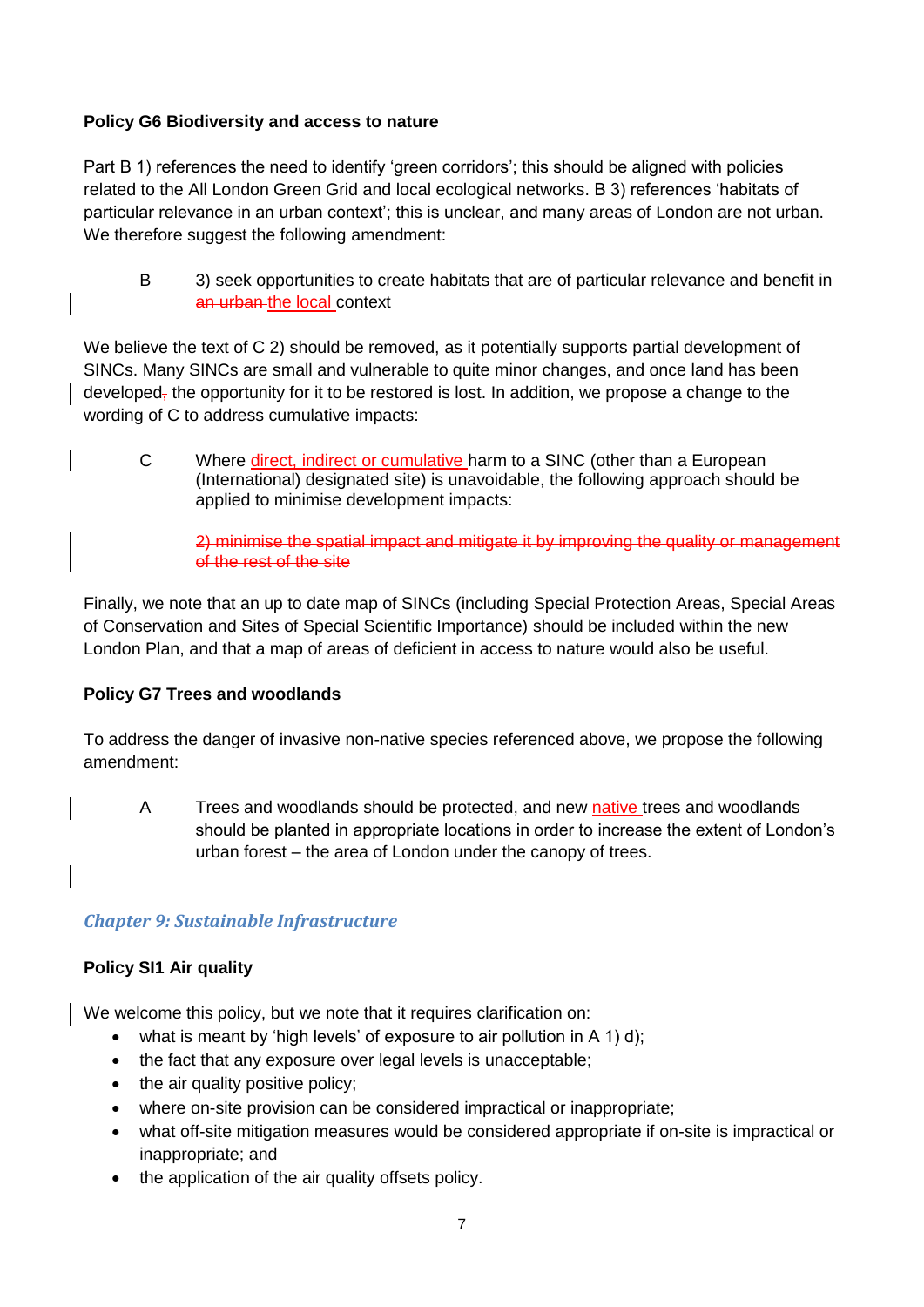Cumulative impacts should be addressed, for which we propose the following wording:

- A London's air quality should be significantly improved and exposure to poor air quality, especially for vulnerable people, should be reduced:
	- 1) Development proposals should not:

a) lead to further deterioration of existing poor air quality, including via cumulative impacts

We also propose the following amendments, which would a) revert to use of the Air Quality Management Areas framework, rather than Air Quality Framework Areas that focus on TfL routes and omit other areas with exceedances, and b) avoid unacceptable impacts on vulnerable groups:

A 2) Development proposals should use design solutions to prevent or minimise increased exposure to existing air pollution and make provision to address local problems of air quality. Particular care should be taken with dDevelopments that are in Air Quality Focus Management Areas should not negatively affect the health of people using these areas through increased air pollution, especially those-or that are likely to be used by large numbers of people particularlyindividuals who are particularly vulnerable to poor air quality, such as children or older people.

We welcome policy A 5) and recommend that it is robustly introduced without pre-emptive caveats:

A 5) Air Quality Assessments (AQAs) should be submitted with all major developments, unless they can demonstrate that transport and building emissions will be less than the previous or existing use.

We would support specific proposals around enclosure of polluting or dusty activities on waste and industrial sites (London Environment Strategy proposal 4.2.3e), and methods to address emissions from emergency generators (particularly diesel generators).

#### **Policy SI3 Energy infrastructure**

Focussing solely on heat network priority areas omits places which are known to experience pollution exceedances, and we therefore suggest the following changes:

D Major development proposals within Heat Network Priority AreasAir Quality Management Areas should have a communal heating system

#### **Policy SI5 Water infrastructure**

This policy should support greater water efficiency through refurbishment as well as through new development, including the retrofitting of rainwater harvesting and water meters and compliance with relevant BREEAM standards. We also suggest that the target of 105 litres/ person/ home should be made more stringent, given that this was the target for the Code for Sustainable Homes back in 2014.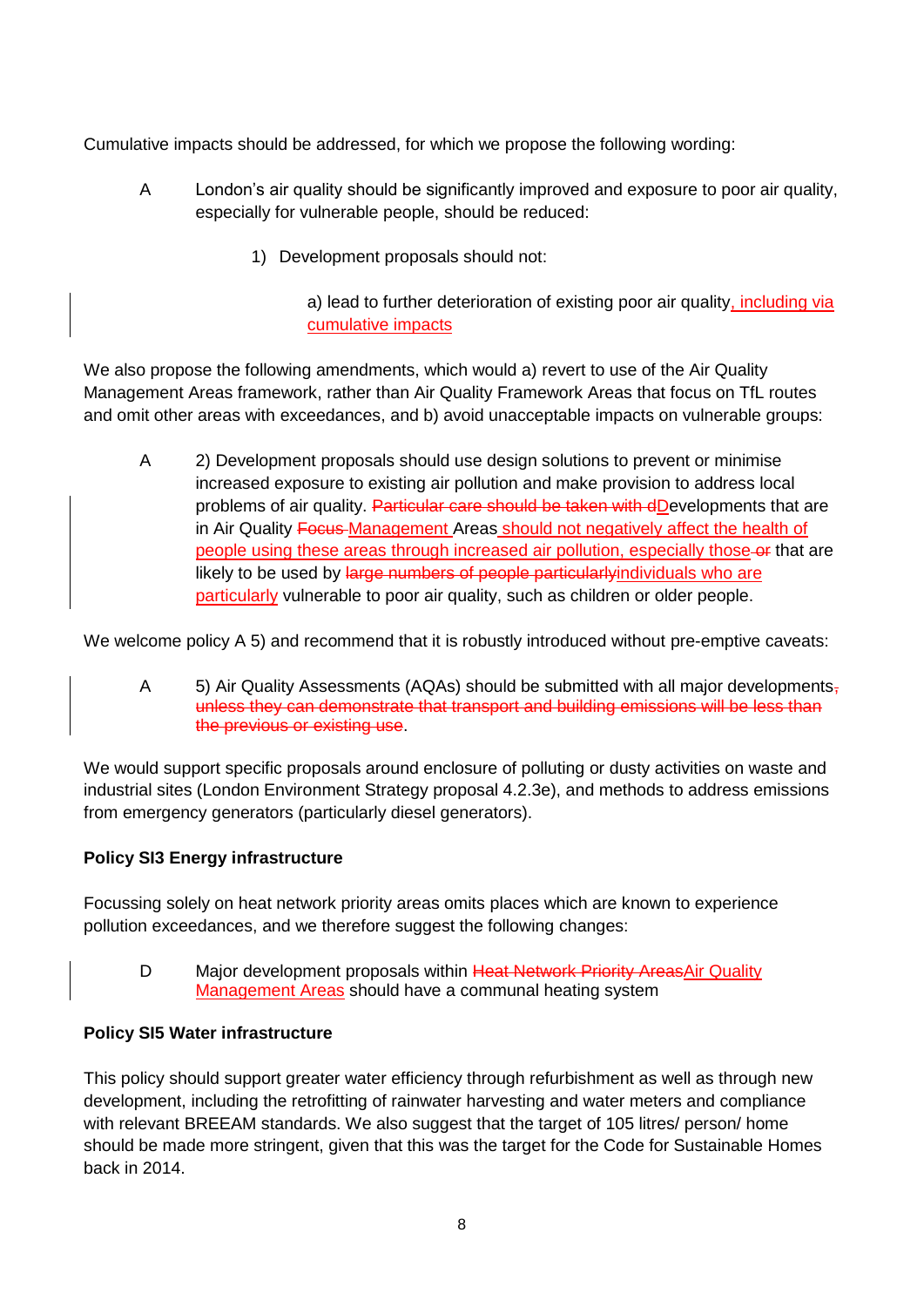The policy also needs to clarify the meaning of E 1) 'seek to improve the water environment'. Does this mean that infrastructure should be provided to support the achievement of 'good ecological status' for surface water as per the Water Framework Directive?

## **Policy SI6 Digital connectivity infrastructure**

The Interim National Infrastructure Commission (NIC) infrastructure assessment states that: 'The process of obtaining planning permission and rights of way ("wayleaves") for digital infrastructure can add significant costs and delays to network enhancements. Cutting these overhead costs would be one of the lowest cost ways of delivering better digital infrastructure quickly'. It seems likely that the NIC will recommend changes to the planning system, so we recommend that the London Plan pre-empts this by supporting the wayleave toolkit and standard City of London agreement.

#### **Policy SI8 Waste capacity and net waste self-sufficiency**

D 3) sets the Carbon Intensity Floor at 400g of CO2 per kWh of electricity generated. According to Ofgem this isn't even classed as Low Carbon, and it should be made more stringent.

#### **Policy SI10 Aggregates**

A An adequate supply of aggregates to support construction in London will be achieved by:

4) meeting the target of 95 per cent recycling/re-use of construction, demolition and excavation waste by 2020 and reusing or recycling 50 per cent of that waste as aggregates by 2020.

#### **Policy SI13 Sustainable drainage**

We are concerned that the new drainage hierarchy is muddled, with references to blue roofs at both the top and halfway down the hierarchy. We are unclear why discharge to an open watercourse is at hierarchy 4, and why it features higher than the other forms of rainwater attenuation. We recommend that this is clarified.

We welcome the reference to refusing proposals that incorporate impermeable surfaces, but propose that it should be strengthened:

C Development proposals for impermeable paving should be refused where appropriateunless they can be shown to be unavoidable, including on small surfaces such as front gardens and driveways.

We are disappointed with the wording in paragraph 9.13.2 that "developments should aim to achieve greenfield run-off". Lower rates of runoff are often achievable but are not offered by developers because of this wording. In parts of London that have been developed for centuries, it is very difficult to agree what the greenfield nature of a site would be, and this then becomes a theoretical exercise.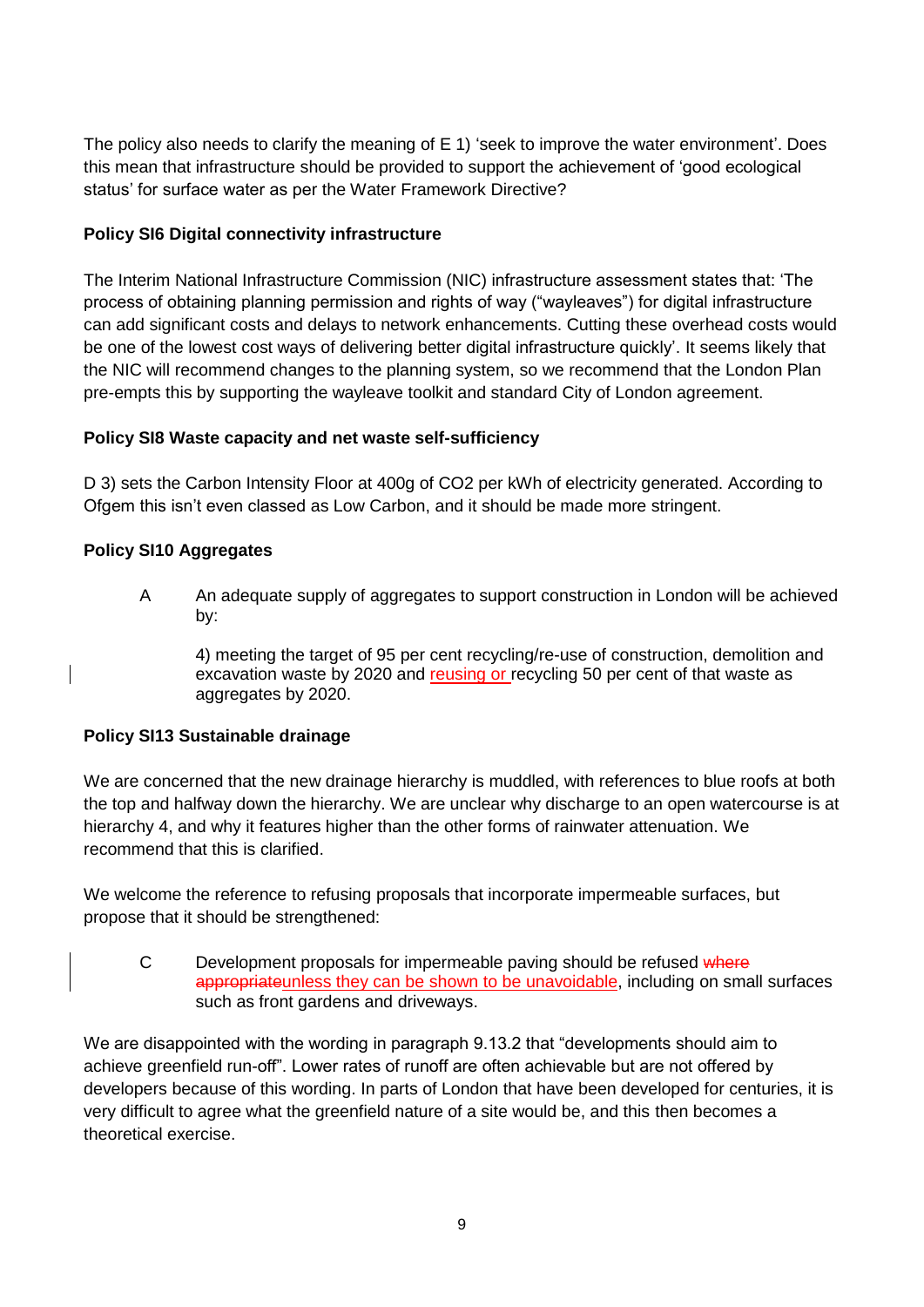### *Chapter 10: Transport*

# **Policy T5 Cycling**

The higher cycle parking standards in inner London are welcomed. However, the parking standards remain lower for outer London, which seems directly contrary to the Mayor's objectives for more sustainable travel.

### **Policy T7 Freight and servicing**

A Opportunity Area Planning Frameworks, Area Action Plans and other area-based plans should include freight and servicing strategies. These should seek to:

> 2) coordinate the provision of infrastructure and facilities to manage freight and servicing, and promote freight consolidation and micro-consolidation, at an area-wide level

> 3) seek to reduce emissions from freight, such as through sustainable lastmile schemes, and the provision of rapid electric vehicle charging points for freight vehicles, collaborative strategies and reverse logistics arrangements.

## *Chapter 11: Funding the London Plan*

The new London Plan must set out how the GLA will work with boroughs and other key stakeholders to ensure that an adequate level of environmentally sustainable infrastructure is funded and provided alongside housing growth. LEDNet would like to work with the Mayor on developing new and innovative funding mechanisms to address this. For example, Government may wish to consider devolving specific funding streams and taxes linked to certain services and activities. Environmental taxes could fund the growing cost of waste management, and payment for ecosystem services schemes could support growth of green infrastructure.

# *Chapter 12: Monitoring*

In comparison with the current Plan, the new draft London Plan has no targets for cycling as a proportion of trips<sup>5</sup>, SINCs, recycling, renewables or river restoration. The new Plan should incorporate KPIs that address these issues in order to effectively track and fulfil its ambition in these areas, and support the London Environment Strategy. In addition, we would support a new KPI on delivery of the circular economy.

The new draft Plan has also lost a target on green roofs. This is disappointing given the welcome emphasis on greening in the Plan. We propose that a KPI on greening should be included in the Plan, and that it should align with the ambition – which we share – for London to be a National Park City. This should replace the monitoring of 'change in overall green cover', which would only provide

**<sup>.</sup>**  $5$  We do not think that this is adequately replaced by the new target on cycle parking.